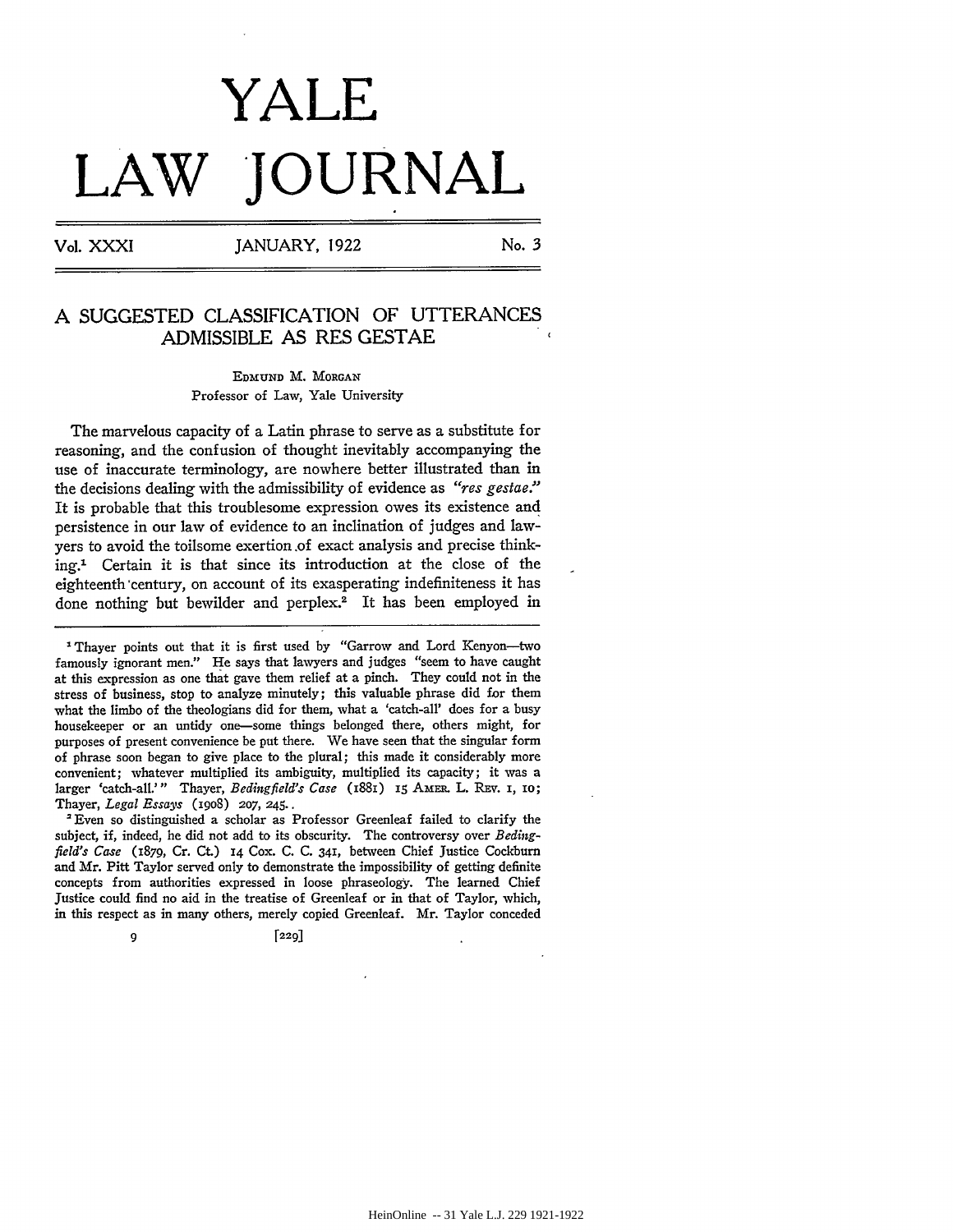almost every conceivable connection to warrant the admission or exclusion of evidence.3 When applied to designate non-verbal facts admissible because relevant to the matter in issue.<sup>4</sup> it does little harm, though surely nothing is to be gained **by** expressing in a dead and foreign tongue an idea for which there are accurate and adequate English words. When used to describe utterances, it works unmitigated mischief. As a basis for any intelligent consideration of the cases, it must be borne in mind that the rule against hearsay is applicable only where the utterance is offered to prove the truth of the matter asserted in it.<sup>5</sup> The reason is obvious. When a witness in court offers evidence regarding

that his treatment of the topic consisted of words, "full of sound, signifying nothing," but insisted that the term "must be left unfettered **by** useless definition." As to the definition framed **by** the Chief Justice, it left Mr. Taylor "envploped in a fog, dense as that by which I am now, as I write, surrounded." See Thayer, *Bedingfield's Case* (188o) **14 AMEP.** L. REv. 817-827; Thayer, *Legal Essays* (i9o8) *2o7-219.* Professor Thayer's theory of the proper use of the term to describe an exception to the hearsay rule, as expounded in his article on *Bedingfield's Case,* "in substantially all points **....** stood the test of his many years of later study." Thayer, *Legal Essays* **(1908) 207.** Yet Dean Wigmore, while accepting Professor Thayer's history of the phrase and his exposition of its application to cases of agency, totally ignores this theory. See 2 Wigmore, *Evidence* **(1904)** secs. **1795, 1797.** Mr. Chamberlayne's use of the term makes the confusion worse. **"** For some curious uses of the phrase, see 3 Wigmore, *op. cit.* sec. 1797; *Lyons*

*v. Corder* (1913) **253** Mo. 539, 162 **S.** W. 6o6 (to admit entries made in the regular course of business); *Swearingen v. Bray* (1913, Tex. Civ. App.) **<sup>157</sup> S.** W. 953 (to admit declarations made to induce witness to sign statement, which he is now seeking to explain). In the discussion of *Bedingfield's Case, supra, Mr.* Taylor and Chief Justice Cockburn had much to say concerning fresh complaint in rape. As fully explained **by** both Thayer and Wigmore, the fact of complaint is received to overcome the inference of consent which failure to complain would permit; and where the details of the complaint are admitted, they are usable, not for the truth of the matter asserted, but to support the credibility of the prosecutrix who has been impeached. 2 Wigmore, *op. cit.* secs. 1134-1140; Thayer, *Op. cit.* 221-233. Of course, the circumstances might be such as to bring the complaint within the seventh class of cases *infra.* See 3 Wigmore, *op. cit.* secs. 176o-1761. The doctrine is often applied to declarations of agents made in the scope of their employment, and declarations of co-conspirators made in furtherance of the conspiracy. The questions here involved concern the substantive law of agency and conspiracy. When the substantive law of agency or conspiracy makes one person responsible for the declarations of another, the declarations of the latter are admissible against the former in those cases, and in those cases only, where his own declarations would be admissible against him. See 3 Wigmore, *op. dt.* **1797.**

'See, for example, *Louisville & N. Ry. v. Stewart* (i9oo) 128 Ala. 313, 29 So. *562; Emerson v. Butte Electric Ry.* (1912) 46 Mont 454, 129 Pac. 319.

<sup>5</sup> See 2 Wigmore, *op. cit.* secs. 1361-1363, 1768. If the following passage from Thayer stood alone, it would seem to indicate his dissent from the conclusion stated: "Observe, then, that the hearsay rule operates in two ways: (a) it forbids using the credit of an absent declarant as the basis of an inference, and (b) it forbids using in the same way the mere evidentiary fact of the statement as having been made under such and such circumstances."

But a few pages earlier, he says: "We do have, on the other hand, a rule aimed in general at preventing the tribunal from using as the basis of an inference the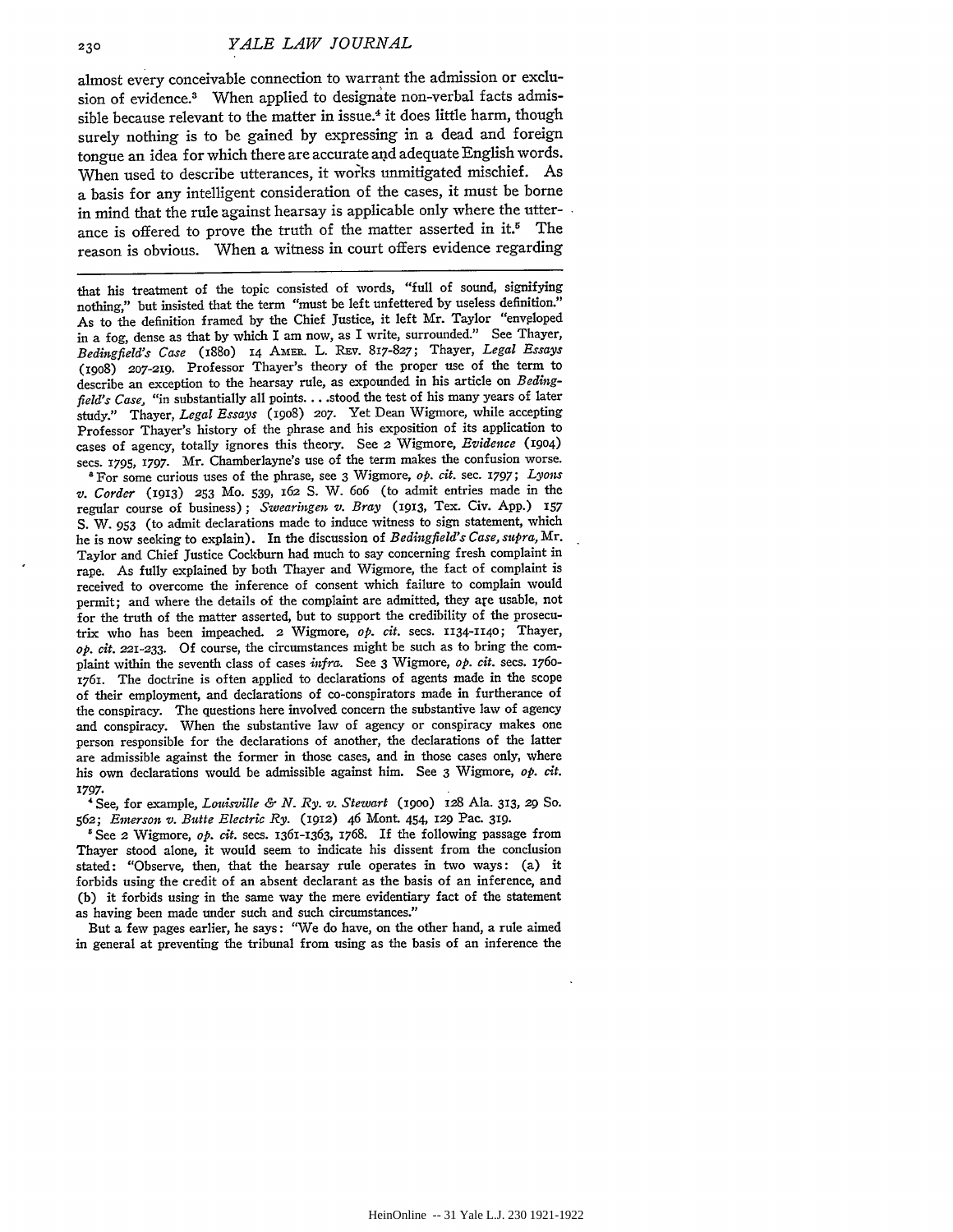a matter within his own knowledge, he is under oath and subject to cross-examination. If he reports the utterance of another, he is, as to the fact and content thereof, in exactly the same situation as if he were reporting any non-verbal event of which he has knowledge. His oath and the cross-examination, however, are guaranties only that he is himself speaking the truth, and not at all that the person whose utterance he is reporting was speaking the truth. When the fact and content of such person's utterance, regardless of its truth, are relevant and material, there is no reason for excluding the testimony of the witness concerning them. But when the utterance is offered for its truth, then the witness is testifying only to its fact and content, and the utterer is testifying to the matter asserted in the utterance. As the utterer is not under oath and is not subject to cross-examination, his testimony is ordinarily deemed too untrustworthy to be received. If it is to be admitted, it must be because there are some good reasons for not requiring the appearance of the utterer and some circumstance of the utterance which performs the functions of the oath and the crossexamination. In other words, it must be under some exception to the rule against hearsay. This distinction, like many others, is often disregarded by those who put their trust in the "convenient obscurity" of res gestae. It is in the following classes of cases that the phrase is most frequently employed to justify the admission of oral or written utterances.

*I. Cases in which the utterance is an operative fact,--a* fact which, of itself or in combination with others, creates a legal relation and without which that legal relation would not arise. Here the utterance is offered, not for the purpose of proving its truth, but merely for the purpose of showing that it was made. For example, in an action for breach of contract, a witness in behalf of the plaintiff tenders the words constituting the offer, the acceptance, or the repudiation **;6** or, in an action for defamation, the words of the alleged slander or libel are proffered. Obviously there can be no question of the admissibility of the utterance, and the hearsay rule is not involved. The *res gestae* phrase can be of no possible assistance.

**2.** *Cases in which the utterance, regardless of its truth, has probative value upon the question of the existence or non-existence of* a, *material fact-that* is, of an operative fact or of a fact evidential of an operative fact. That is to say, the fact that the utterance was made is, of itself, circumstantial evidence of the existence or non-existence of a material fact: no reliance is placed upon the credit of the utterer;

'See, for example, *Baughan v. Brown;* (i889) **122** Ind. **115, 23** *N.* **E. 695.**

credit of any person not examined under oath in open court, and which to that end excludes all statements that *may* have support from the credit of such unexamined person; and then we have exceptions to the rule. Some statements are not included in the rule simply because they *cannot*, in their relation to the case,-i. e., having regard to the purpose for which they are received,--derive strength from the credit of the declarant." See Thayer, *op. cit.* 270, 266.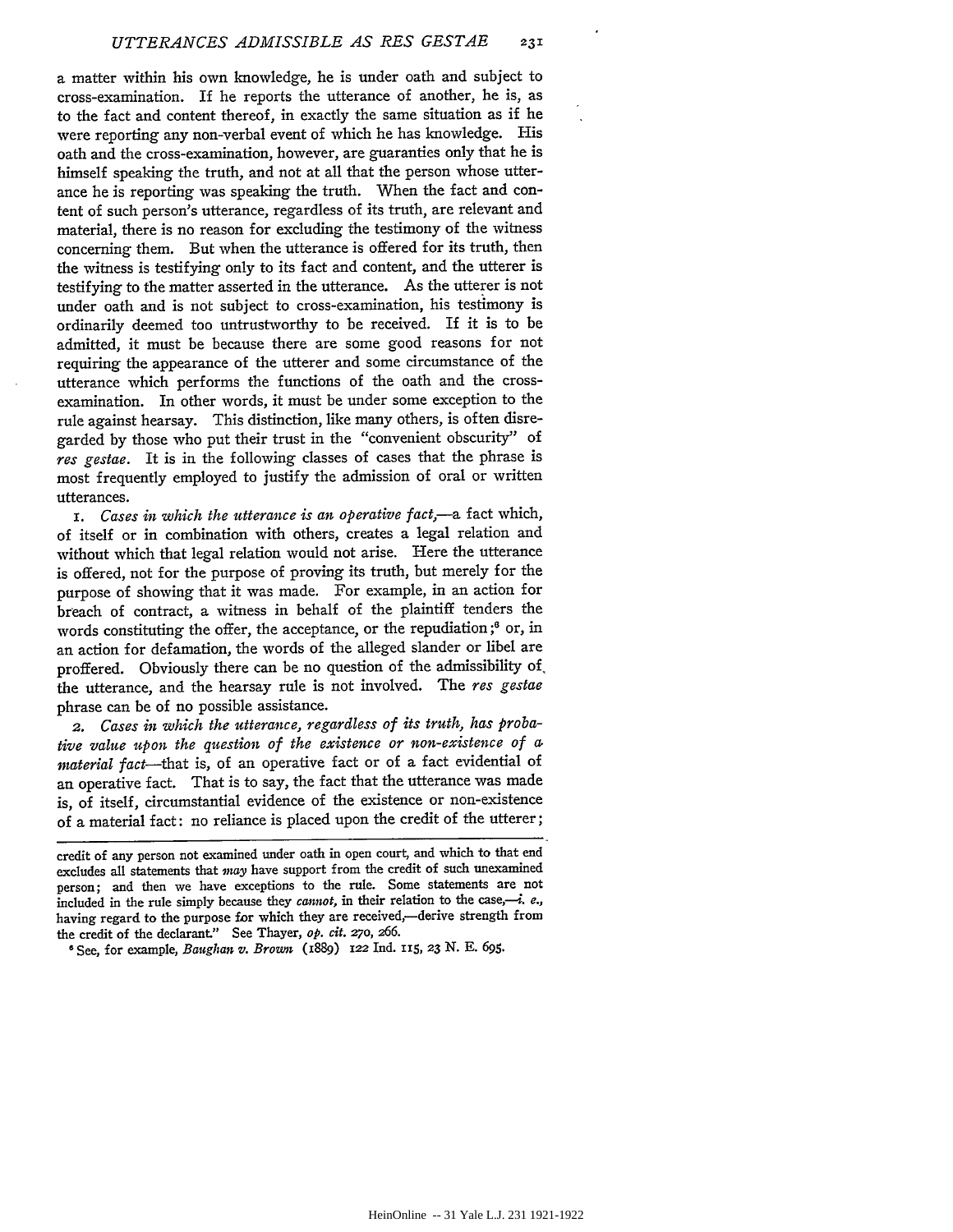whether his utterance be true or false is of no importance. A familiar specimen of this class is found in those cases where the material fact is the condition of mind of the person to whom the utterance is communicated. If a defendant charged with bigamy is relying upon the defence that the first spouse has been absent for seven years and the second marriage was contracted in good faith in the belief that the first spouse was dead, evidence that A had, within a few months before the second marriage, informed the defendant that B had told A that C had recently seen and talked with the absent spouse, is clearly admissible on the issue of the defendant's good faith, though it is clearly inadmissible on the issue of the life or death of the absent spouse. Again, where a fact to be proved is the diligence or lack of diligence of an officer in attempting to serve process, the inquiries which he made and the answers which he obtained are receivable **;7** but if offered to show the truth of the matter asserted in these statements, they are plainly obnoxious to the hearsay rule. Utterances may constitute circumstantial evidence of the state of mind of the utterer, as, for example, where, to show his insanity, it is offered to prove that he uttered incoherent statements. They may be circumstantial evidence of the non-existence of an operative fact, as where, in an action for breach of contract, the defendant tenders evidence of words of mere negotiation to show that he did not use words of offer. Indeed, the facts of the existence or non-existence of which an utterance may be circumstantial evidence, are limited only by rules of relevancy.<sup>8</sup> In all such cases, however, the hearsay rule can have no application, and a resort to the phraseology of *res* gestae can serve no useful purpose.

*3. Cases in which the operative effect of non-verbal conduct depends upon verbal conduct accompanying it.* Here the non-verbal conduct is ambiguous, and the verbal conduct resolves, or tends 'to resolve, the ambiguity. The utterance may be, and frequently is, an operative fact. For example, when A delivers money to B, he may be -making a gift, he may be making a loan, he may be paying a debt. His actual intention is immaterial; his expressed intention is decisive. Thus, if on handing over the money he uses words reasonably understood by the transferee as words of gift, he may not thereafter charge the transferee as with a loan, even though at the moment of transfer he intended to do so and believed his words manifested that intention. Or the verbal conduct may be merely circumstantial evidence of the existence or non-existence of an operative fact. Where the issue is title by adverse possession, notoriety of the claim is an operative fact. If the alleged adverse possessor while in possession makes a statement of claim to a third party, this constitutes circumstantial evidence tend-

232

*<sup>&</sup>quot;Phelps v. Foot* (1815) 1 Conn. *387; Gering v. School District* (i9o6) 76 Neb. *219, 107 N. W. 250; Dale v. Colfax Co.* (1906) 131 Iowa, 67, 107 N. W. 1096.<br><sup>8</sup> In these first two classes clearly belong the cases dealing with utterances of

agents and co-conspirators; also the declarations of fresh complaint in rape which do not come within class seven. See *supra* note **S.**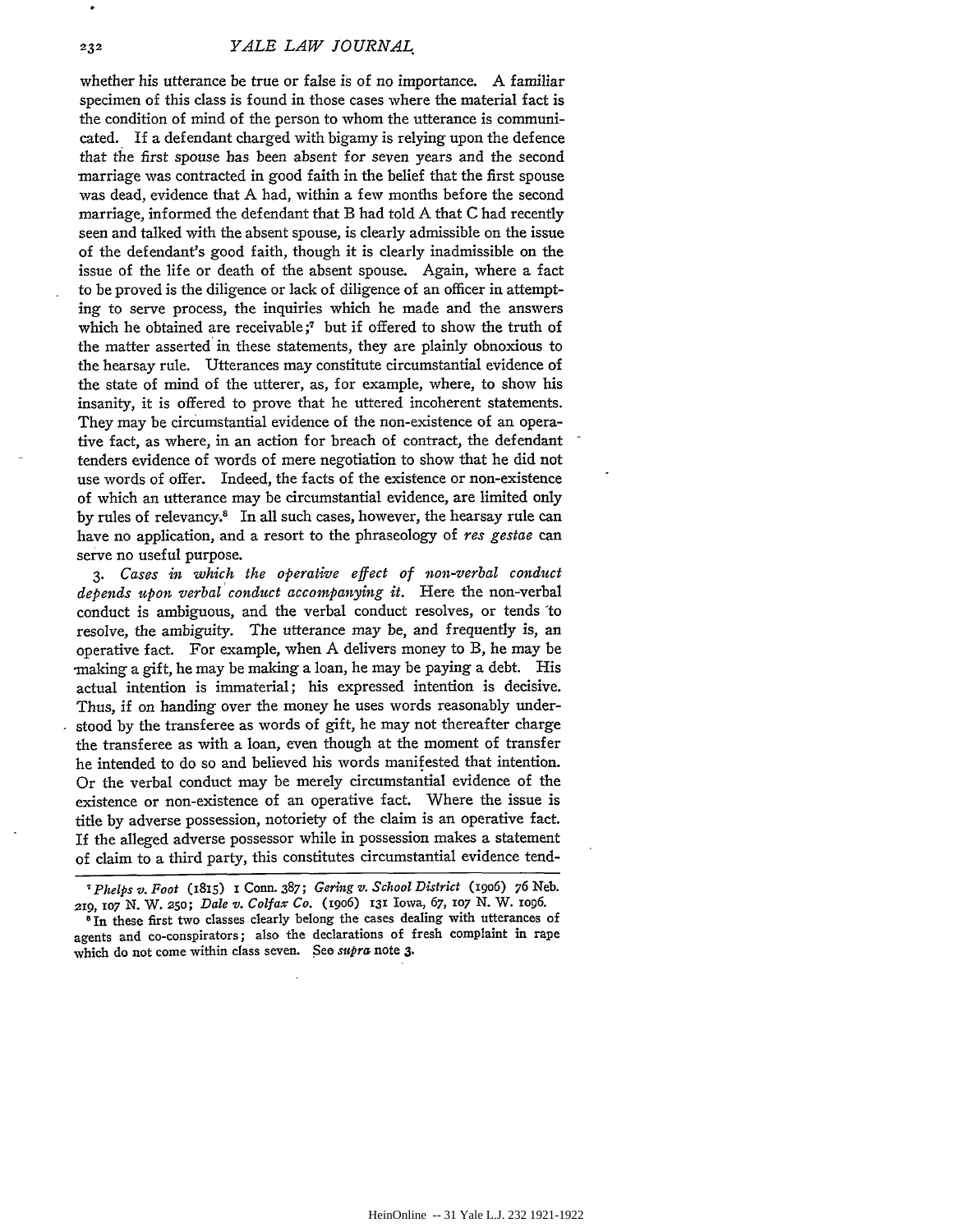ing to show the claim notorious. In either situation the words are offered, not for their truth, but merely to show the fact of their expression. In the former, so far as the admissibility of the utterance is concerned, the case is identical with those in class one; in the latter, with those in class two. The competency of the evidence is beyond question, and the hearsay rule is totally inapplicable.

*4. Cases in which the operative effect of non-verbal conduct depends upon the intent which accompanies it.* As in the preceding class, the non-verbal conduct is ambiguous. The intent of the actor at the time of the act is an operative fact. The utterance may be a direct declaration of such intent, as where a testator, while destroying or mutilating a will, says that he intends revocation. It may be a direct assertion of a state of mind when that state of mind is circumstantial evidence of such intent, as where a debtor, while leaving the jurisdiction, states his fear of his creditors. The intent to evade his creditors is an operative fact; the fear of them is circumstantial evidence of his intent to evade them, and his utterance is offered, not circumstantially but directly, to prove his fear. The utterance may be circumstantial evidence of a state of mind which, in turn, is circumstantial evidence of the intent, as where a resident of X, while removing therefrom to Y, utters imprecations upon X and all its inhabitants, either reverently or blasphemously calling down upon them the condemnation of the Almighty. If domicil is in issue, the intent at the time of removal is an operative fact; the hostility of the declarant is circumstantial evidence of his intent to abandon X as his residence, and his utterance is circumstantial evidence of his hostility. Where the utterance is merely circumstantial evidence of the state of mind, it is not offered for the truth of the matter asserted and does not violate the rule against hearsay. So far as its admissibility is concerned, it is identical with the cases in class two, for it has, regardless of its truth, probative value upon the question of the existence of a particular state of mind of the utterer. Where it is a direct declaration of such state of mind, it is clearly offered for the truth of the matter asserted and is hearsay. If admitted, it must be under some exception to the hearsay rule. If it is a direct statement of a past state of mind, it must stand on the same footing as other declarations of past events. The mere fact that it accompanies the ambiguous non-verbal act furnishes no reason for admitting it.9 If it is a direct statement of a presently existing state of mind, it comes within the next class.

*5. Cases in which the utterance is a direct declaration of a presently existing mental condition,0 made naturally and without circumstances of suspicion.* The utterance, being offered for 'its truth, is hearsay, but it is now generally recognized as competent as an exception to the hearsay rule. This exception had its origin in the case of *Aveson v.*

Ĭ

*P Baswell v. Davis* (1839) 10 N. H. 413.<br><sup>10</sup> This includes subjective bodily condition.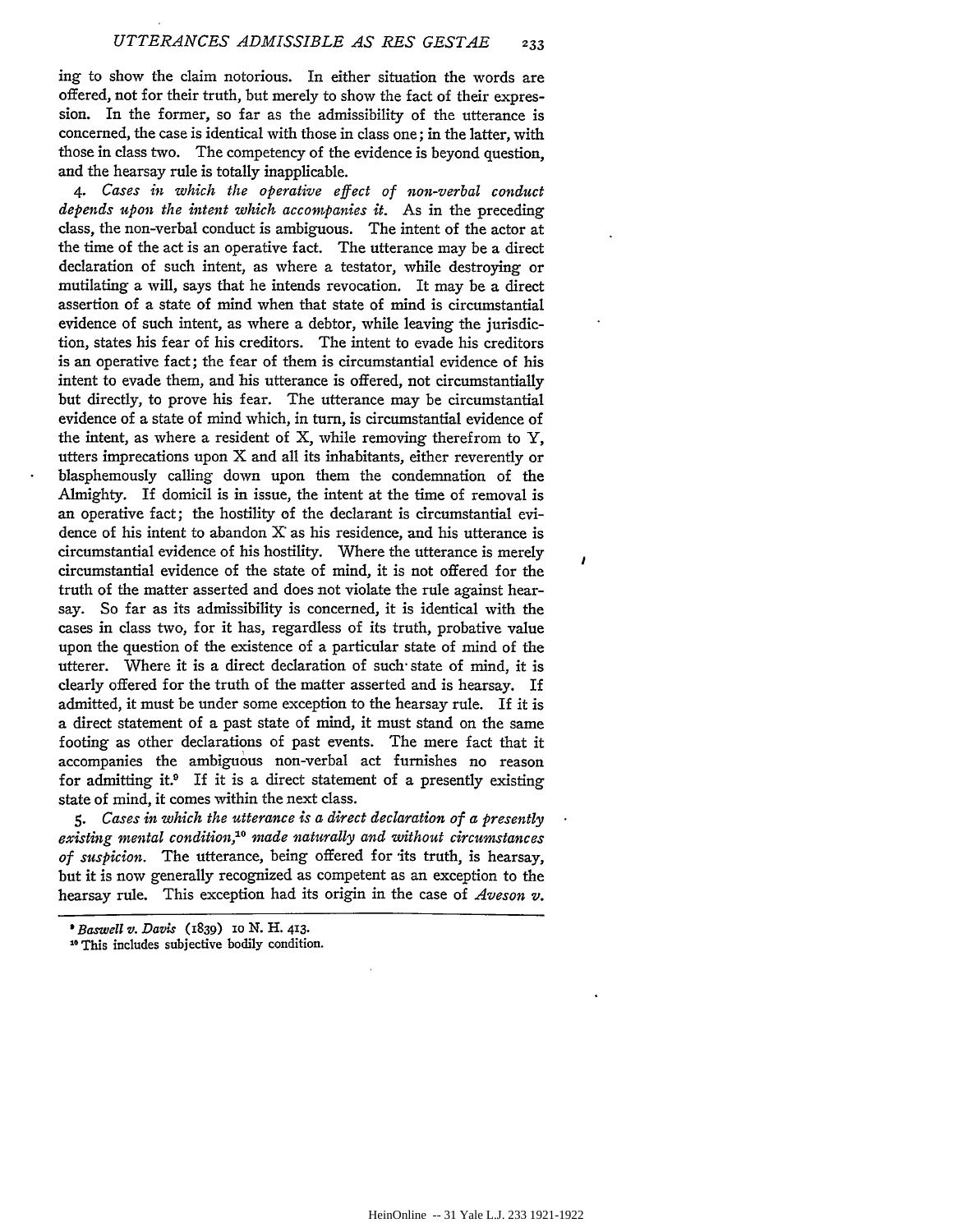*Kinnaird,"'* wherein Lord Ellenborough admitted statements of the declarant's then condition of health on the same theory on which, as he asserted, declarations of the injured wife were admitted in *Thompson v. Travanion,12* as part of the *res gestae.* It was developed and expanded during the nineteenth century, and particularly during its latter half. It now stands as a separate exception upon its own basis.<sup>13</sup> It needs no aid from so uncertain a doctrine as *res gestae.*

In these five classes, then, there is but one situation wherein the hearsay rule is involved. In the first three it has no bearing. In the fourth, the utterances not offered for their truth fall into the second class; the others, so far as admissible, into the fifth. The characteristics of the third class are that the non-verbal conduct is ambiguous, and that the verbal conduct tends to resolve the ambiguity. This means nothing more than that on account of the nature of the non-verbal conduct, the verbal conduct is relevant and material. The characteristics of the fourth class are that the objective non-verbal conduct is ambiguous and that the intent with which it is performed resolves the ambiguity. If the utterance circumstantially evidences the intent, it is for that reason relevant. If it is a direct statement of the intent, it is none the less relevant, but its competency is challenged by the hearsay rule. If it is of a presently existing intent, it is competent under an exception to that rule. If this analysis is correct, then the require-

"(1805, K. B.) 6 East, 188, **195.** "The declaration was upon the subject of her own health at the time, which is a fact of which her own declaration is evidence; and that too made unawares before she could contrive any answer for her own advantage and that of her husband, and therefore falling within the principle of the case in *Skinner,* which I have alluded to." The allusion was to his remark to counsel during argument that Lord Chief Justice Holt had allowed the wife's statements "to be given in evidence as part of the *res gestae."* See note **12** *infra.* <sup>12</sup> (1694, N. P.) Skin. 402. In an action for assault and battery upon the wife, Holt, Chief Justice, ruled that "what the wife said immediate upon the hurt received, and before that she had time to devise or contrive anything for her own advantage, might be given in evidence.'

<sup>13</sup> That basis is expressed as follows by Mr. Justice Gray in *Mutual Life Ins*. *Co. v. Hillinon* (1891) 145 U. **S.** 285, **295, 12** Sup. Ct **909, 912:** "The existence of a particular intention in a certain person at a certain time being a material fact to be proved, evidence that he expressed that intention at that time is as direct evidence of the fact, as his testimony that he then had that intention would be. After his death there can hardly be any other way of proving it; and while he is still alive, his own memory of his state of mind at a former time is no more likely to be clear and true than a bystander's recollection of what he then said, and is less trustworthy than letters written by him at the very time and under circumstances precluding a suspicion of misrepresentation." To the same effect, see Mr. Justice Holmes in *Elmer v. Fessenden* **(189o) 151** Mass. 359, 361, 24 N. E. 2o8: "We rather agree with Mr. Starkie, that such declarations made with no apparent motive **for** misstatement may be better evidence of the maker's state of mind at the time, than the subsequent testimony of the same persons." Compare Mellish, L. **J.,** in *Sugden* v. *St. Leonards* (1876, C. A.) L. **R** i Prob. Div. 154: "Whenever it is material to prove the state of a person's mind, or what was passing in it, and what were his intentions, there you may prove what he said, because that is the only means by which you can find out what his intentions are."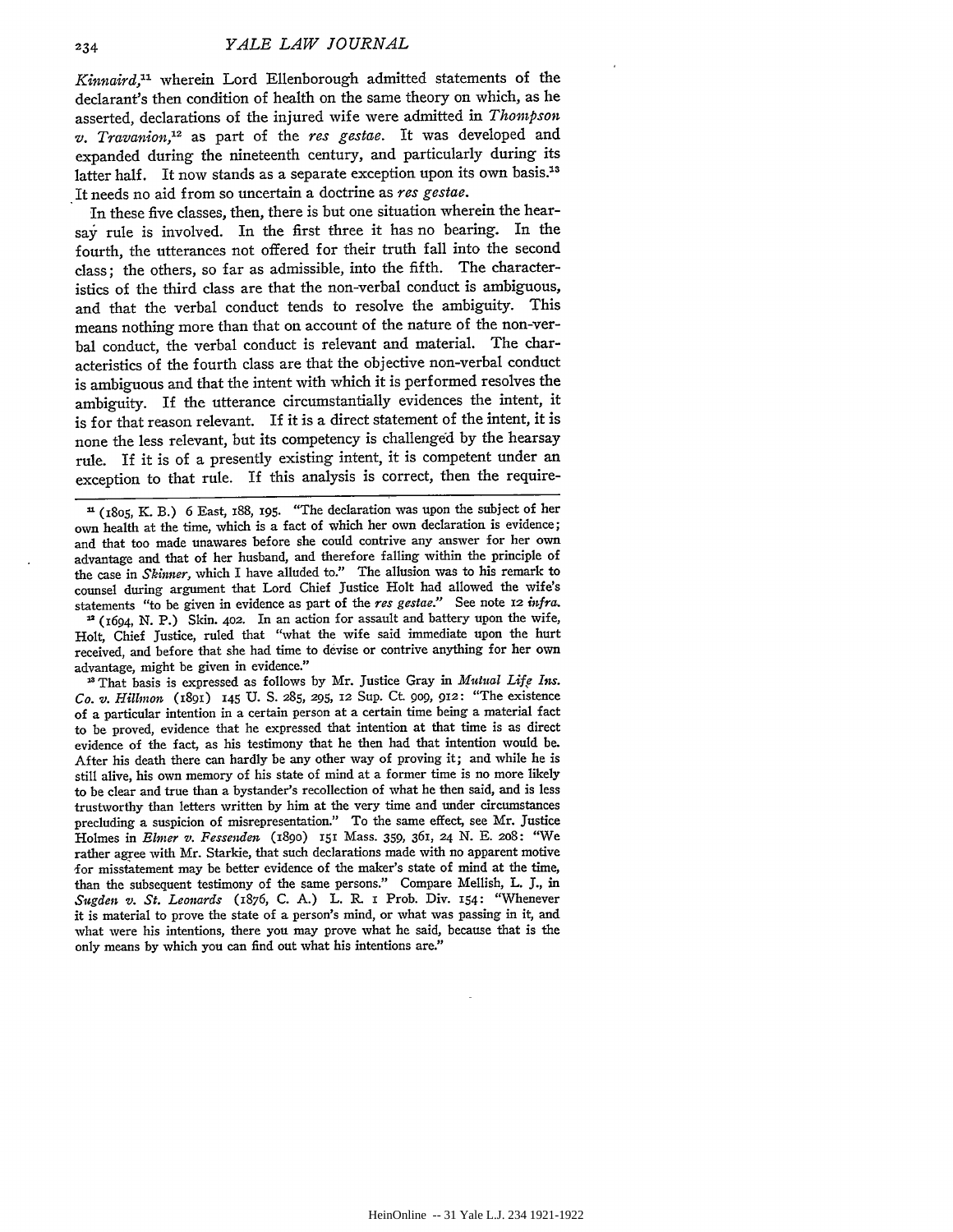ments in the third class, that the utterance shall accompany the nonverbal conduct and tend to explain it, are requirements of relevancy only and represent merely one application of the principle governing the cases in the first and second classes. And the frequent statement in the cases of the fourth class that the utterance offered to show the intent must be contemporaneous with the act, is due to a failure to perceive that the intent of the actor at the time of the ambiguous act may be circumstantially evidenced by his state of mind at another time not too remote, and this in turn may be proved by his declarations of his then existing state of mind. Thus, in *Rawson v. Haigh,14* the declarations of the bankrupt were made a month after his departure from the realm; the court, treating the departure as the ambiguous act, seemed to think it necessary to find a theory by which the departure and the declarations might be considered as contemporaneous or so connected by circumstances as to form parts of one and the same continuing act. In fact, the declarations were clearly admissible to show the then existing condition of mind of the bankrupt, and this condition of mind was, under the circumstances plainly relevant to show his condition of mind at the time of departure. Similarly in *Durham v. Shannon, <sup>5</sup>*the declarations of an alleged buyer of his intention to buy, made two days before the transfer, were admitted as contemporaneous. Obviously they were not so; but as declarations of his intent at the time of making them, they were admissible, and his intent at that time was evidence of his intent at the time of transfer. These two cases are but examples of myriads wherein the courts have done totally unnecessary violence to the definition of the term, contemporaneous, sometimes attempting to hide the offense under the convenient adverb, substantially.

The discussion of cases in classes four and five has been rendered the more obscure by the introduction of the phrase "verbal act" which, as commonly used, is less vague than *res gestae* only because it is couched in English, instead of Latin. It is said that in these cases, the utterance is admissible as a verbal act or a verbal part of an act. It must be obvious that every utterance is a verbal act, so that the term, properly defined, signifies nothing more than an act consisting of words. Since, however, acts are often popularly contrasted with words, its use might, with much plausibility, have been confined to utterances entirely without the scope of the rule against hearsay, because not offered to prove the matter asserted in them. So limited, it would have been convenient, if not helpful. In such event, it could never have been applied to a direct declaration of a state of mind offered to prove that state of mind. And yet it is so applied in cases of the fourth class not only by courts but even by the most careful commentators.<sup>16</sup> And it may be said generally that it is frequently used to admit utterances which do not fall readily within any well recognized exception to the rule against hearsay

<sup>16</sup> See 3 Wigmore, *op. cit.* secs. **1772**, **1782-1784**.

**<sup>(1824,</sup>** C. P.) 2 Bing. *99.* **15** (i888) ii6 Ind. 403, *19* N. E. igo.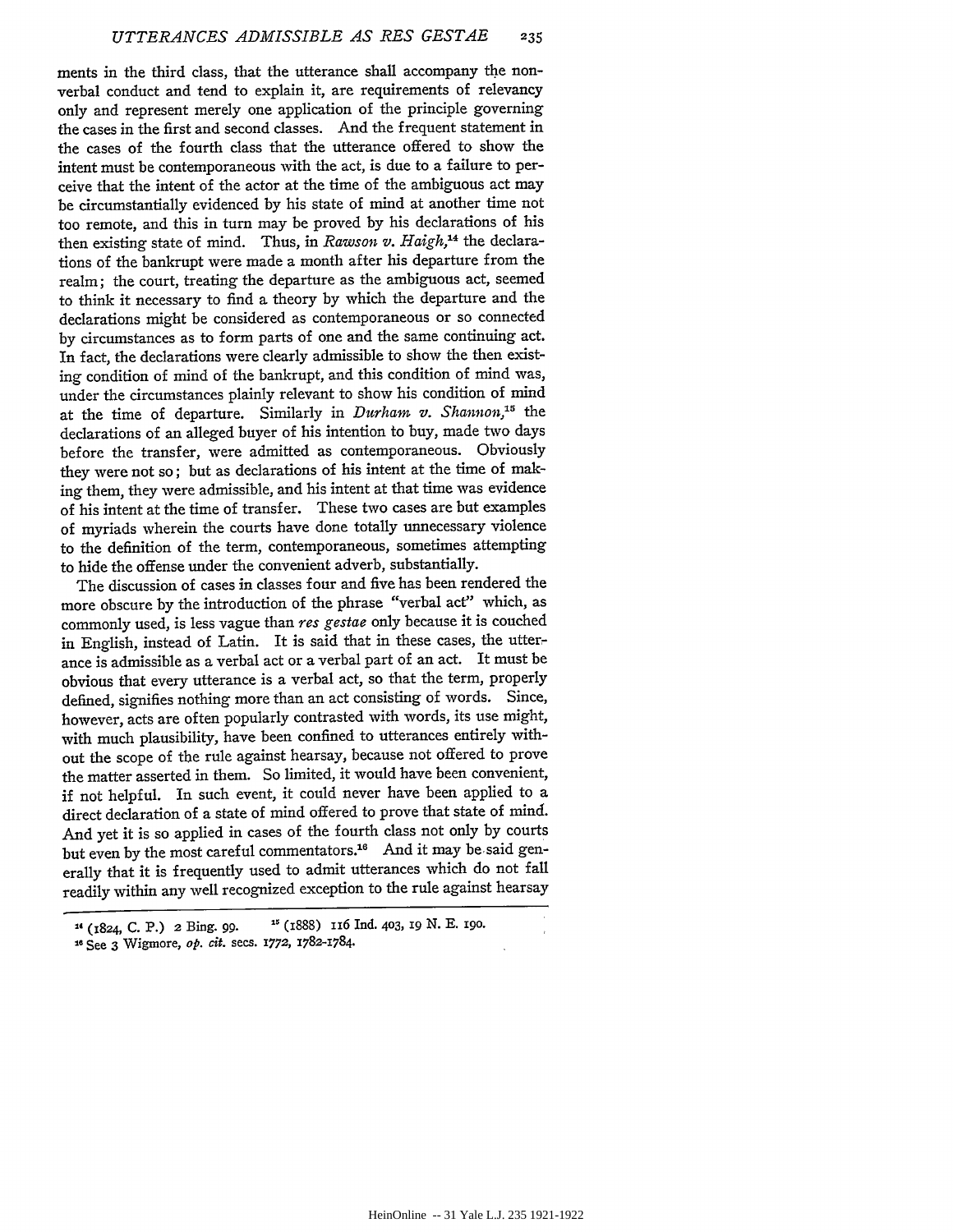but which the court desires to receive. It is, therefore, positively harmful to clarity of statement and of reasoning.

The uncertainty of the limits of the doctrine governing cases in the third and fourth classes, as manifested in the vagueness of the phrases, *"res gestae"* and "verbal act," in the failure to distinguish between hearsay and non-hearsay, and in the expansion of the definition of con temporaneous, is increased by paraphrases of the statement that the utterance must tend to resolve the ambiguity of the non-verbal conduct. Courts are found saying that the words must "qualify," "unfold the nature and quality of," "explain," "elucidate," or "reflect light upon" the act.17 Furthermore, in the first and second classes, ambiguity in the non-verbal conduct is immaterial, Under such circumstances, it is not astonishing to find the precedents interpreted as justifying the admission of declarations accompanying non-ambiguous acts, as in the next class.

*6. Cases in which the utterance is' contemporaneous with a nonverbal act, independently admissible, relating to that act and throwing some light upon it.* Here the utterance is offered to prove its truth and is obnoxious to the hearsay rule. Is there any justification for admitting it? What substitutes for the oath and cross-examination can be found to give it reliability? A statement by a person as to external events then and there being perceived by his senses is worthy of credence for two reasons. First, it is in essence a declaration of a presently existing state of mind, for it is nothing more than an assertion of his presently existing sense impressions. As such it has the quality of spontaneity.<sup>18</sup> All the reasons supporting the decisions in the fifth class are equally applicable here. Second, since the statement is contemporaneous with the event, it is made at the place of the event. Consequently the event is open to perception by the senses of the person fo whom the declaration is made and by whom it is usually reported on the witness stand. The witness is subject to cross-examination concerning that event as well as the fact and content of the utterance, so that the extra-judicial statement does not depend solely upon the credit of the declarant.<sup>19</sup> Unless exact contemporaneousness is insisted upon,

**"** See, e. **g.** *Wright v. Doe dew. Tatharn* **(1873,** Exch. Ch.) 7 Ad. & **El. 313,** 361; *Enos. v. Tuttle* (1820) 3 Conn. 247, 25o; *Travelers' Ins. Co. v. Mosley* (1869, **U. S.)** 8 Wall. *397,* **411.**

<sup>18</sup> The idea here presented is expressed by Mr. Justice Somerville in *Illinois Central Ry. v. Lowery* **(1913) 184** Ala. 443, 447, 63 So. **952,** 953 *:* "Such a declaration, to have testimonial verity and value, and hence to be admissible by way of exception to the rule that excludes hearsay in general, must directly relate to and in some degree illustrate and explain the occurrence in question; and, essentially, it must be the apparently spontaneous product of that occurrence operating upon the visual, auditory, or other perceptive senses of the speaker. The declaration must be instinctive rather than deliberative-in short, the reflex product of immediate sensual impressions, unaided by retrospective mental action. These are the indicia of verity which the law accepts as a substitute for the usual requirements of an oath and opportunity for cross-examination."

<sup>19</sup> "An English judge once said that he hardly ever ended a day of trying cases in

236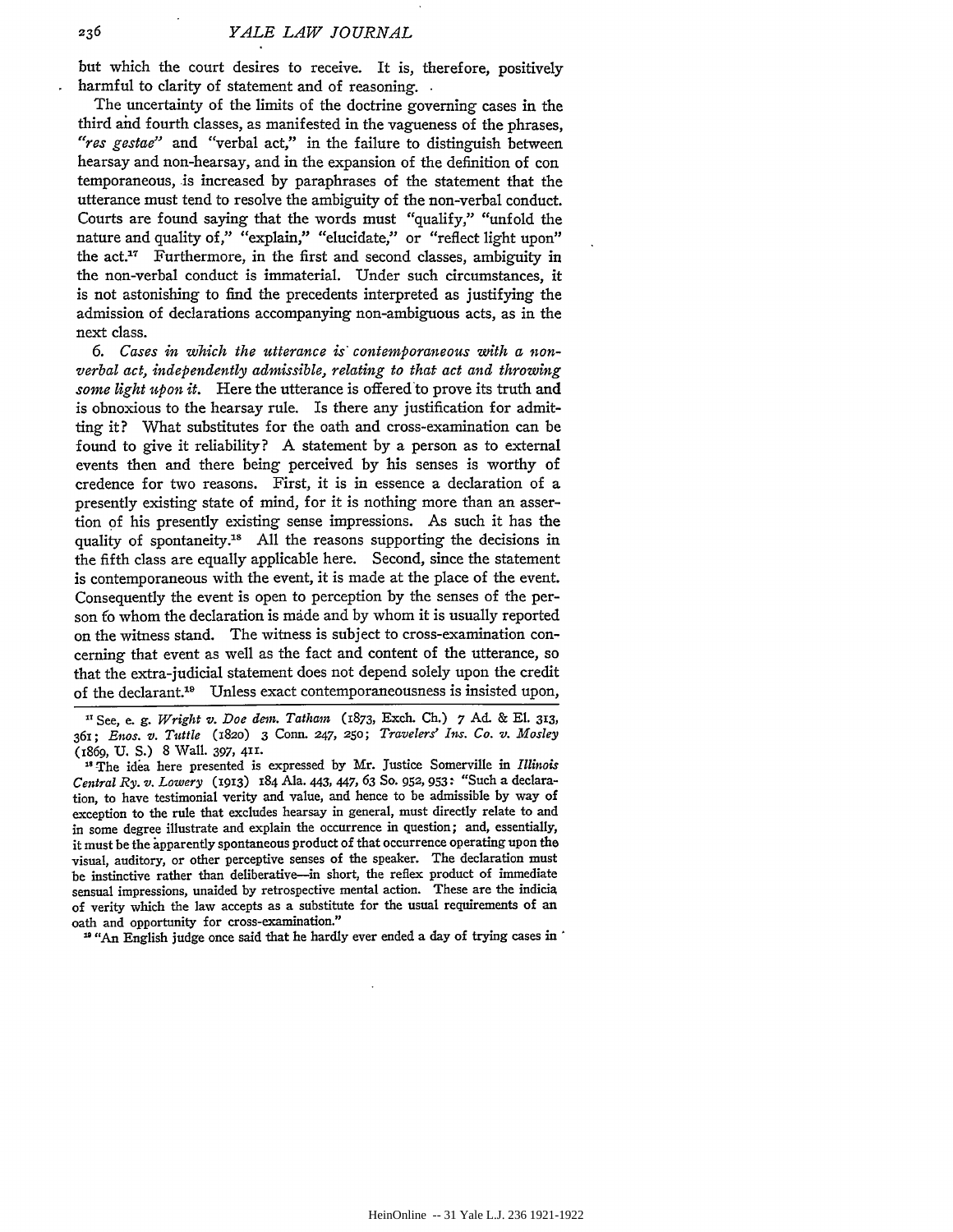the first of these guaranties is partially lacking and the second is weakened. Therefore no such amplification of the definition of contemporaneous can be tolerated as is found in the cases in the fourth class. And yet the declaration may be so close to the event in point of time and space that these guaranties will be substantially present, in which case the utterance may well be received. Much should be left to the discretion of the trial court. It is to be noted that the spontaneity of the utterance is warranted by its contemporaneousness with the event and by the presence of another capable of observing the phenomena which the declarant is reporting. Consequently it is not at all essential that the event should be of a startling or exciting nature or that it should shock or alarm the declarant. For example, where the declarant was in his home, and in a perfectly normal way witnessed a train enter a nearby cut, his contemporaneous remark, that the train was entering the cut without first stopping, was held competent.<sup>20</sup> But it very frequently happens that the event is of such a nature as to produce a nervous shock to the declarant, which causes his utterance to be spontaneous and unreflecting. This circumstance has been one of the factors leading to a growing recognition of the admissibility of utterances of the next class.

court without thinking during some part of it, amidst the conflict of testimony, that he would give almost any price for a memorandum in writing made by the parties at the *time* of the transaction. The exception to the hearsay rule which is now mentioned takes notice of one of these strong elements of authenticity, contemporaneousness; it deals, however, not with memoranda signed by the parties, but with statements, oral or written, made about it, and importing what is present at the very time,--present either in itself or in some fresh indications of it, to the faculties of the witness as well as of the declarant....

"The leading notion in the doctrine, so far as, upon analysis, it has anything to do with the law of evidence, seems to have been that of withdrawing from the operation of the hearsay rule declarations of fact which were very near in time to that which they tended to prove, fill out or illustrate,--being at the same time not narrative, but importing what was then present or but just gone by, and so was open, either immediately or in the indications of it, to the observation of the witness who testifies to the declaration, and who can be cross-examined as to these indications." Thayer, *Bedingfield's Case* (1881) **15** AmER. L. REv. 83, io7; *Legal Essays* (19o8) **272, 302.**

*"Missouri K. & T. Ry. v. Vance* (i897, Tex. Civ. App.) 41 S. W. 167; *Heg v. Mullen* (I92I, Wash.) 197 Pac. 78o; *Missouri Pacific Ry. v. Collier* (1884) **<sup>62</sup>** Tex. 318; *Stebbins v. Keene Towznship* (1885) 55 Mich. **552,** 22 N. W. 37. See also, *Emens v. Lehigh Valley Ry. (915,* N. D. N. Y.) **223** Fed. 8Io; *Norfolk & W. Ry. v. Gesswine (9o6,* C. C. A. 6th) 144 Fed. **56.** The following cases are opposed. It is submitted that they are unsound. *Chicago, etc., Ry. v. Cummings* (1899) 24 Ind. App. **192,** 53 N. E. **1026** (the court cites no cases in point, quotes many general definitions of *res gestae;* and does lay some emphasis upon the fact that the witness was not at the place of the accident but in the quiet of her own home) ; *Gouin v. Ryder* **(1915) 38** R. I. **31,** 94 Atl. 67o (like the case of *Heg. v. Mullen;* cites no authorities; emphasizes fact that witness was a bystander and did not see the accident or plaintiff's danger). See also *Marlatt v. Erie Ry.* **(1921,** N. Y.) 154 App. Div. 388.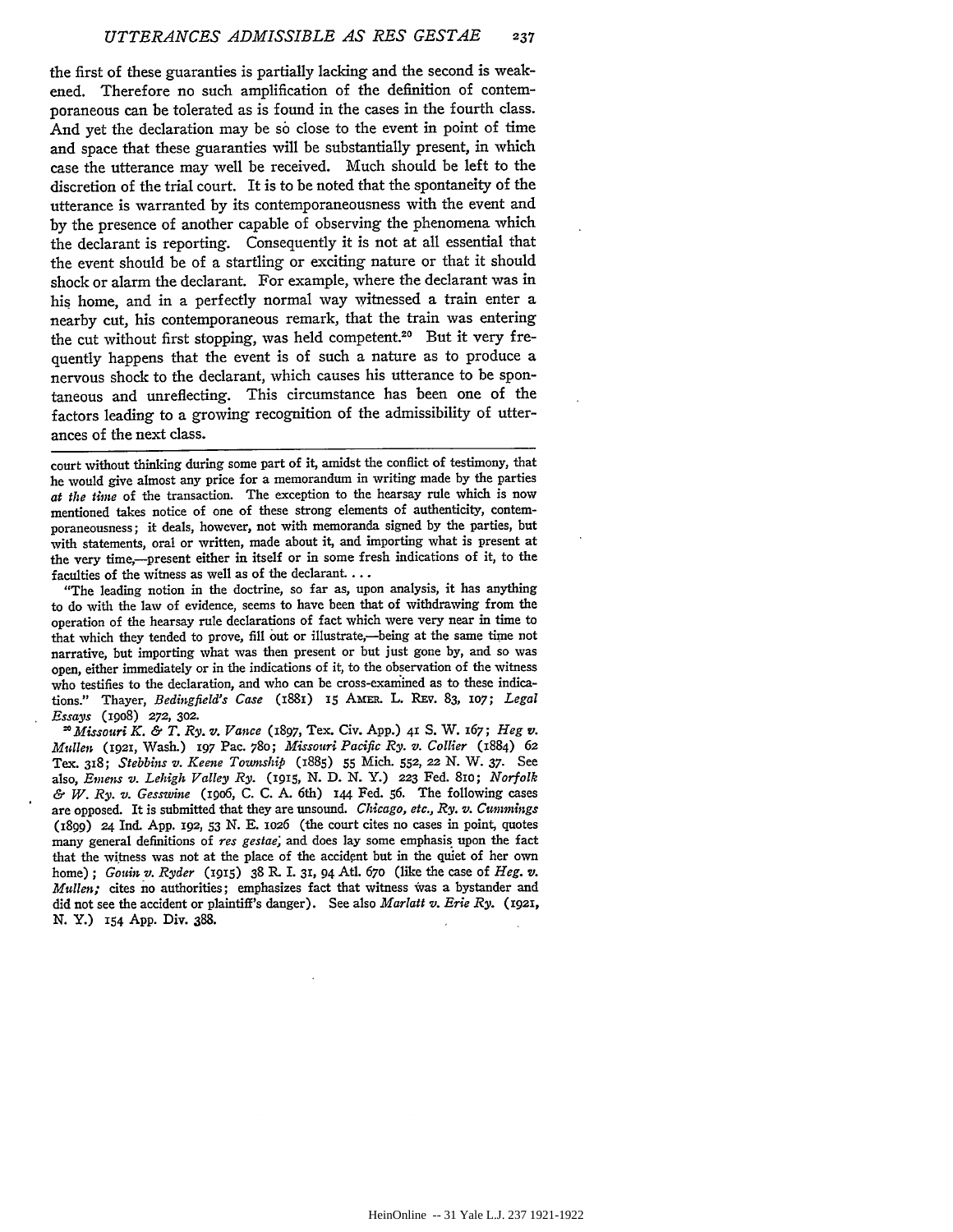*7. Cases in which the utterance is made concerning a startling event by a declarant laboring under such a stress of nervous excitement, caused by that event, as to make such utterance spontaneous and unreflective.* As in the preceding class, the utterance is offered for its truth and is hearsay. Its sole guaranty of trustworthiness lies in its spontaneity. The essentials of this theory are found in the early case of *Thompson v. Trevanion,21* around which Lord Ellenborough cast the fog of *res gestae,* and which Chief justice Cockburn repudiated in *Bedingfield's Case.22* In this country but few cases prior to i88o gave weight directly to the element of spontaneity,<sup>23</sup> and fewer still to the fact that spontaneity was insured **by** the startling nature of the event. Indeed contemporaneousness rather than spontaneity was emphasized. although the latter was clearly recognized as highly important. Thereafter such cases are somewhat more numerous; but it is only since the publication of Dean Wigmore's work that this exception to the hearsay rule has gained wide recognition. 24 It is, however, **by** no means universally accepted.<sup>25</sup> and nowhere is the theory of the exception applied

<sup>21</sup> *Supra* note 12.

<sup>23</sup> Thayer seems to have disapproved cases clearly admissible under this theory. See Thayer, *Legal Essays,* 264, and authorities *supra* note 2.

**2** See 3 Wigmore *op. cit.* secs. **1745-1765.** An excellent example of the applica-. tion of this theory to an utterance made by a severely injured declarant forty-five minutes after the event and at a place distant therefrom is found in the following excerpt from the opinion of Mr. Justice Dibell in *Roach v. Great Northern Ry.* **(1916)** 133 Minn. **257,** 26o, 158 N. W. **232, 233:** "There is some element of discretion in the trial court in determining whether a statement is a part of the *res gestae..... .In* passing upon the admissibility of testimony claimed to constitute a part of the *res gestae,* the trial court determines whether unsworn statements are so accredited that they may go to the jury and be weighed and valued by it, and in determining this it considers whether the statements are spontaneous; whether there was an opportunity for fabrication or a likelihood of it; the lapse of time between the act and the declaration relating to it; the attendant excitement; the mental and physical condition of the declarant, and other circumstances important in determining whether the trustworthiness of the unsworn statements is such that they may safely go to the jury. In reviewing the trial court's ruling this court defers to its determination of the preliminary facts bearing upon the propriety of receiving the testimony. To this extent its admissibility is within the sound discretion of the trial court. ...

"A considerable time, measured in minutes elapsed between the accident and decedent's statements relative to it-a time longer than is usual when the application of the *res gestae* doctrine is sought Time is an important factor. It is not always, but sometimes may be controlling. The lapse of time may give such an opportunity for fabrication that the testimony cannot be received safely, or in a particular case it may itself suggest the fact of fabrication. The circumstances were such that the trial court could well enough find that there was no probability of fabrication, that the statements were made at a time when, through intense suffering and nervous excitement, the reflective faculties of the decedent were not operative in his own interest, and that they were naturally illustrative of the accident and not designed to help his cause. We cannot say the court erred in receiving them." 25 See, for example, *Eastman v. Boston & Mahne Ry.* (1896) 165 Mass. 342, 43

238

*Supra* note *12. "Supra* note *2.*